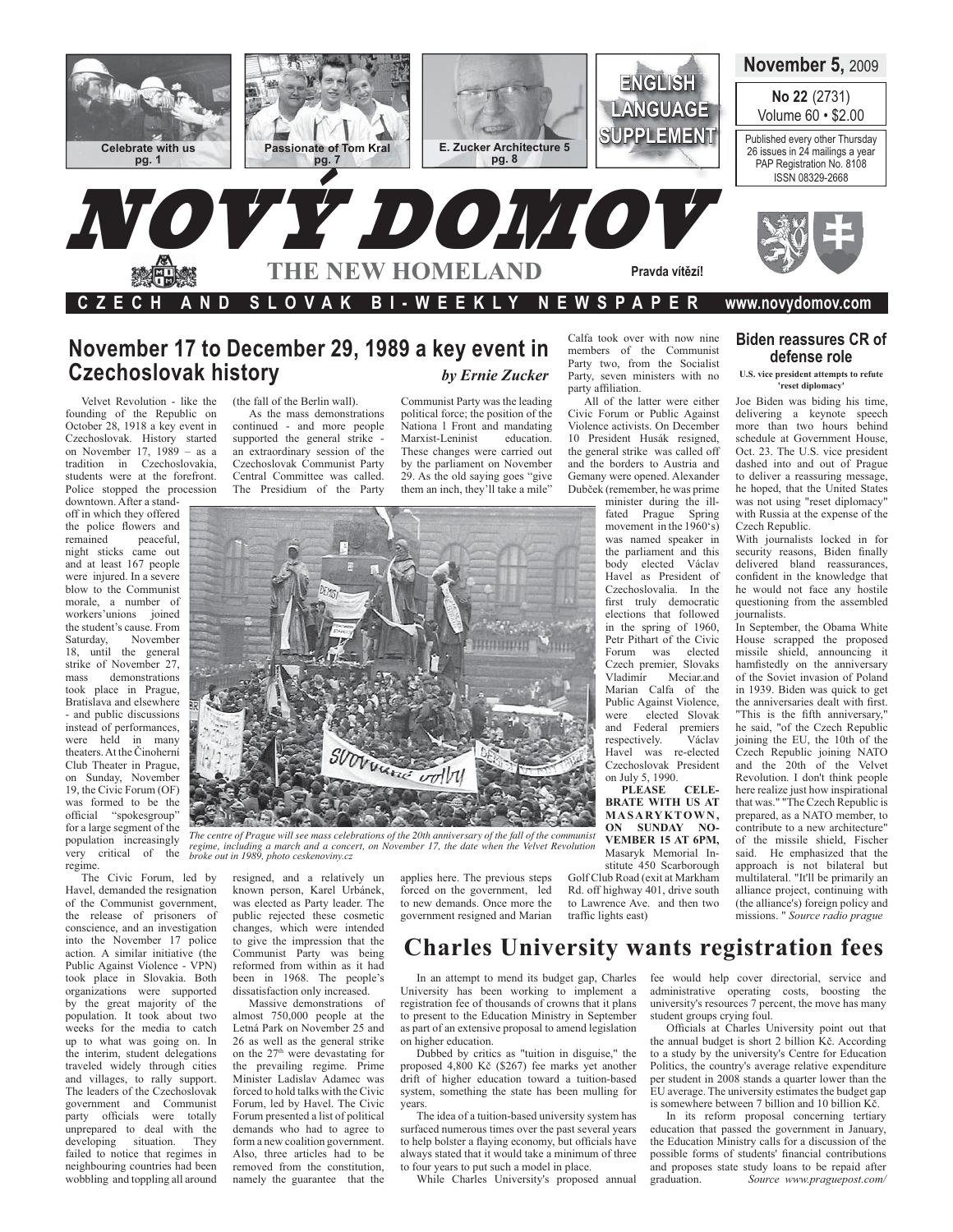# The Olympic Flame arrived to VANCOUVER

"Thousands lined the route to watch the flame pass by on the first day of its 106-day odyssey, after a boisterous kickoff to the relay before thousands more at the provincial legislature here.

But the price of glowing Canadian hearts from the Olympic flame doesn't come cheap.

VANOC has earmarked \$32-million for the torch relay, while the federal and provincial governments are chipping in an additional \$15-million and \$3-million, respectively, to assist community celebrations.

Millions more are expected to be spent on security along the 45,000-kilometre path of the torch..."

(Source - part of an article by Rod Mickleburgh, The Globe and Mail Posted Friday, October 30)

The 2010 Winter Olympics. officially known as the XXI Olympic Winter Games or the 21st Winter Olympics, will be held February 12-28, 2010 in Vancouver, British Columbia, Canada, with some events held in the resort town of Whistler nearby. Both the Olympic and Paralympic Games are being organized by the Vancouver Organizing Committee  $(VANOC)$ .

The 2010 Winter Olympics will be the third Olympics hosted by Canada, and the first by the province of British Columbia. Previously, Canada was home to the 1976 Summer Olympics in Montreal and the 1988 Winter Olympics in Calgary. These will also be the first games to be held

in an NHL market since the league allowed its players to participate starting at the 1998 Winter Olympics in Nagano, Japan.

Following Olympic tradition, then Vancouver mayor Sam Sullivan received the Olympic flag during the closing ceremony of the 2006 Winter Olympics in Torino, Italy The flag was raised on February 28, 2006, in a special

ceremony, and will be on display at Vancouver City Hall until the Olympic opening ceremony. The event will be officially opened<br>by Governor General Michaëlle Jean. Canadian Olympic<br>Association chose Vancouver as the Canadian candidate city over Calgary, which sought to re-host the games and Quebec



City, which had lost the 2002 Olympic bid in 1995. On the first round of voting on November 21, 1998, Vancouver-Whistler had 26 votes. Ouebec City with 25 and Calgary 21. On December 3, 1998, the second and final round of voting occurred between the two leading contenders, which saw Vancouver win with 40 votes compared to Ouebec City's 32 The win allowed Vancouver to prepare its bid and beginSource lobbying efforts Wikipedie internationally.[citation needed]

After the bid bribing scandal that took place with the 2002 Winter Olympics at Salt Lake City (which saw Ouebec City asking for compensation (CDN\$ 8 million, for their failed 2002 bid), 1999 saw many of the rules around the bidding process change. The IOC created the Evaluation Commission which was appointed on October 24, 2002

Prior to the bidding for the 2008 Summer Olympics, often host cities would fly members of the IOC to their city where they toured the city and were provided with gifts from the city. The lack of oversight and transparency often led to allegations of money for votes. Afterward, changes brought forth by the IOC bidding rules were tightened, and more focused on technical aspects of candidate cities. The team analysed the candidate city features and provided its input back to the IOC. The bid books from the three candidate cities were submitted in January 2003 and inspections occurred before May 2003.

.<br>Vancouver won the bidding process to host the Olympics by a vote of the International Olympic Committee on July 2, 2003, at the 115th IOC Session held in Prague, Czech Republic. The result was announced by IOC President Jacques Rogge. Vancouver faced two other finalists shortlisted that same February: PyeongChang, South Korea, and Salzburg, Austria.<br>Pyeongchang had the most

votes of the three cities in the first round of voting, in which Salzburg was eliminated. In the run-off, all but two of the members who had voted for Salzburg voted for Vancouver. It was the closest vote by the IOC since Sydney, Australia beat Beijing for the 2000 Summer Olympics by 2 votes.

Vancouver's victory came almost 2 years after Toronto's 2008 Summer Olympic bid was defeated by Beijing in a landslide vote. Source Wikipedie

# Sun Moon Lake - discover Taiwan's hidden jewel

Nestled between sweeping mountain ranges in Taiwan's central Nantou region lies one of the countries hidden, yet most breathtaking of gems - Sun Moon Lake.

I had the privilege to be invited this past October by Taiwan's premiere resort, the Lalu Hotel & Spa, to come to Sun Moon Lake and perform at the Canadian promotion for food, wine and music. The two-week festival, hosted at the five-star resort's lakeside property allowed the natural surroundings to show their various colours in and around the day. Most mornings you'd wake up to a beautiful view of lake from the hotel room, the lobby bar, or morning breakfast on the patio, only to watch Sun Moon gentle caressed by sweeping morning mist. Afternoons see the sun high in the sky providing a dancing glow on the water's calm ripples, made only so by local tour boats. With temperatures hovering around  $32^{\circ}$ C and 75% humidity even in early fall, this tropical destination will leave you feeling like you're on holidays in an area whose beauty is truly like something out of a travel magazine. Cap off the day with a sunset that will tickle every sense of your eye's colour spectrums and is absolutely stunning to photograph.

too far away in Sun Moon Lake, which lies secluded 3 hours south

the small resort town at the foot of the Lalu's mountain-side, you'll find no other than 7-11 and Starbucks Coffee to greet you. Locals are friendly and will even smile at you when you say 'Nihao' (Chinese for 'hello') with a foreign accent, or surprise them with a famous Taiwan melody on the piano. Care to go exploring? Gas scooters can be rented for 300 TWD (about \$10 CDN) for 3 hours, more than enough time to take one on a journey around the lake with stops at the Ita

If you think a bit of home is

of Taipei, not to fear. In

Thao aboriginal village, the Ci-en Pagoda, or the Wenwu Temple. Leaving Sun Moon Lake

by Martin Mayer

is no easy task. Unlike other destinations you might visit, this place becomes home very quickly: it's *that* relaxing. Just let your mind slip away from vour troubles and cares and let nature's beauty soothe the soul. Regardless of what you might need, the staff at the Lalu can help you with anything to make your trip more enjoyable.

Not many places have inspired me to write music on the second day there; Sun Moon Lake is the first exception, with a solo piano piece aptly titled after this hidden jewel now a part of my upcoming album. For more information on Sun Moon Lake visit www.sunmoonlake.gov.tw and for more on the Lalu Hotel  $\&$ Spa, visit www.thelalu.com.tw.

Martin Mayer is a pianist and composer living in Vancouver, B.C. His concerts in Taiwan and China concluded in October, and are being scheduled again for 2010. You'll find his regular column a new addition to the New Homeland's English supplement. Martin can be reached at music@ martinmayer.com





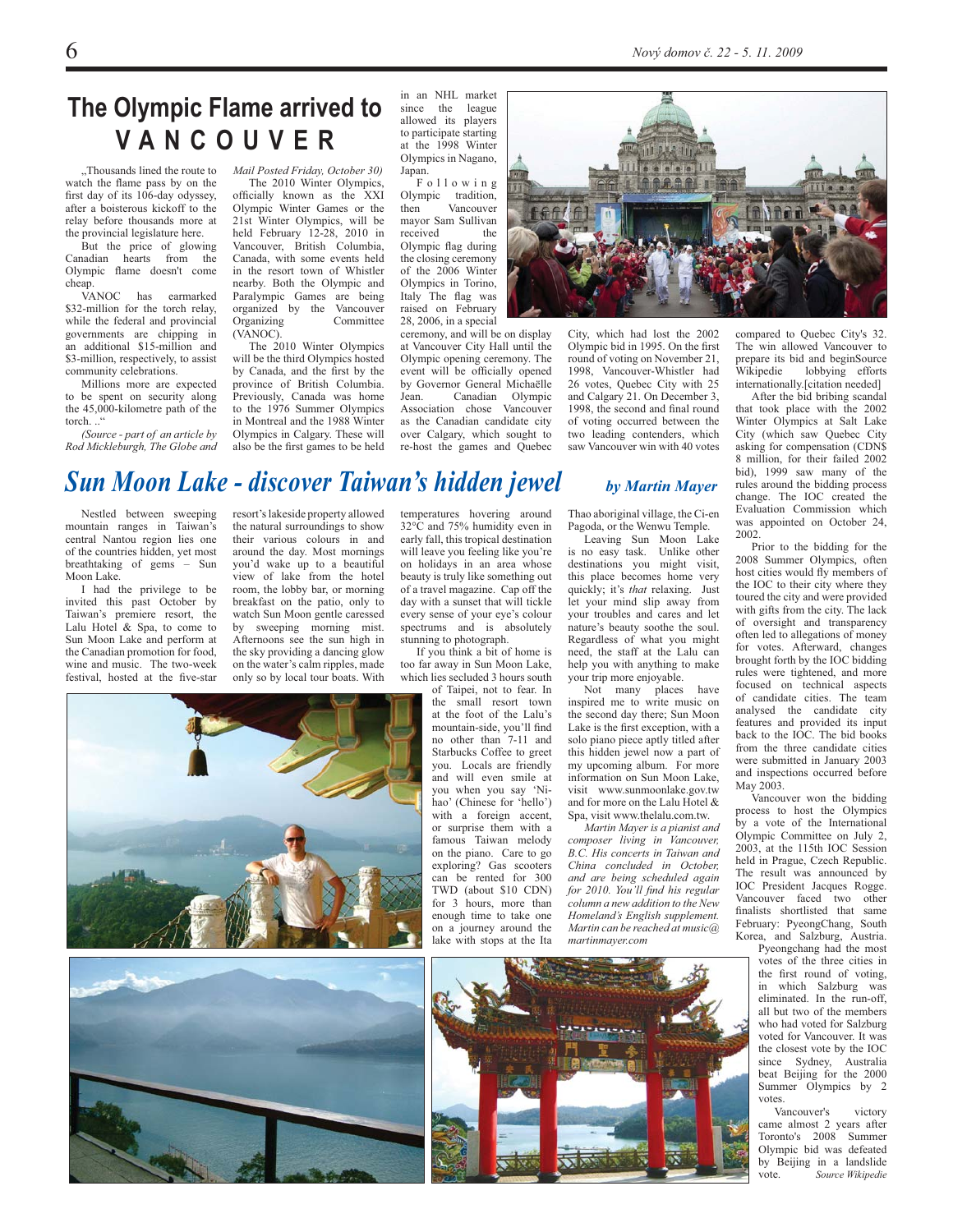The Prague Fine Food Emporium is a popular restaurant in downtown Toronto. The<br>current owner, Tom Kral, was born to Kveta and Vladimir Kral. The Krals are known mainly as the proprietors of the Prague Deli, carrying Czech and European products. It is the only store of its kind, with more than 40 years of tradition, not only in the Greater Toronto

Area, but also across the North American continent in general.

Tom and his sister, Helen, today's owners of the store, are the third generation, continuing the legacy of their grandparents, George and Mary Pichlik. Each generation left their own unique mark on the store. The first generation offered fresh meats & smoked sausages for new European immigrants to Canada. The second generation, Kveta and Vladimir Kral, offered a larger variety of cooked products. The youngest generation evolved the business to add diversified services including a restaurant and a catering service required for new age customers. We had an interview with Tom to see how he views his life and business:

### Tom, you were literally raised in the store. What feelings do you have from your<br>childhood? What stuck in your mind the most?

I mainly remember the deli as more of a place to hang out than just a food establishment. It was a place where new Czech immigrants that were home sick felt at home. They could share the stories of their old country, eat their favorite Czech

food and drink pivo. I was well known in the business since I was the owner's only son, so I remembered customers that came often... They called<br>me 'Tomiku' and pinched my cheeks.

#### Which part of the deli was your favorite?

Well, being a little boy, I was fascinated with terror. Whole carcasses of pigs and cows hung on hooks in our old smoked houses that looked like dark gas chambers. This is cool stuff when you're a kid.

Did you ever think that you would take over? Actually NO. It was only later in my chef

career that I had my life-changing trip, which changed my view of the deli. As

a child, were there things that you wanted to change about the restaurant?

No, definitely not, there was nothing broken so it didn't need fixing. It was a great place then, which in later years needed to be updated to the times.

When did you realize<br>you wanted to follow in the footsteps of your parents? It was only about 5 years ago that I first visited Czech Republic. This changed my view of the business. I had a newfound respect for my heritage and was proud to be of Czech background. Being a chef,

## **Young and Successful**

I got ideas of how to share this spirit of Prague with Toronto. This is where I imagined the deli to be transformed more into a restaurant so I can challenge myself into fusing Czech cuisine with my culinary experience.

How did you plan on doing  $\frac{1}{2}$ 

First I quit my current job at Liberty Group Entertainment. Then I had to prove to my parents that I was serious about it and had to make a business plan to make sure things will work out after the renovation since there was a lot at stake. This was my parents' retirement we were talking about. I had to get to know the customers and see where there was potential for prepared meals. The rest of the plan would follow.

Did you feel the need to heighten your qualifications? I'm constantly learning from from personal others or experiences. I'm also interested in the digital era, combining my culinary skills into digital format to be used for marketing. This is why I got into photography and graphic design. I'm also looking at how to be more self sufficient,



caring about the future of our planet. It's difficult being a small business but there are small changes that make a big impact. Which studies/

apprenticeships that you graduated from were most important to you? I apprenticed at the King Edward Hotel under Chef John Higgins. He was the head chef of culinary team Canada, so I had a chance to work with the team, which was an amazing experience. I spent 4 years training there, where I went through all the denartments of the kitchen brigade, always being pushed to my limits. It was considered the top place for

apprenticeship in North America at the time. As part of the program I was sent to George Brown Chef School for basic and advanced training. I gained most of my culinary experience there. Another amazing opportunity

kind of people you meet through food. There are lot's opportunities that I've had from caterings and every event is different. You must adapt yourself to these situations. Your job forced you to sacrifice a lot of your private



I had was to work with the legendary Susur Lee. He had given me the opportunity for the apprenticeship at King Edward.

Why did you and Helen feel the need to change the interior and layout of the Prague?

Well it was mainly my constant push for a change that finally got the rest of the family to realize it would be beneficial. The neighborhood was changing, and if we wanted to survive, we had to change as well. There was a greater need for prepared meals and a restaurant section was required for the customers. Nobody was doing this nouveau Czech cuisine.

Who are your most frequent customers?

This is a hard question; it's whoever knows and eniovs good food. Toronto is a multicultural city so we have multicultural customers although Czech's do frequent the restaurant too.

What is vour favorite thing about your job?

I love the variety in my day; it's never boring. I do love to be in the kitchen but there are many other responsibilities that I have which challenge me. Another big favourite is catering corporate/ media events. It's amazing what life and time. Do you regret that about the job?

Sometimes I think I could have a job that works 9-5 Monday-Friday, but I know I would be bored and feel like many of the people out there who just hate their jobs. I do not consider my career as a job; it's a lifestyle. I live in the business, literally! From when I wake and have my first coffee, to when I make my dinner and close the doors to the public.

#### Has your approach in<br>offering duties, menus and  $of$ assortment products changed?

It has changed slightly over the vears, but I believe I have found that a business cycle that keeps turning is what works best. As a chef, I must keep the menus up to date, but not change the classic menu items that are a staple of the restaurant. The Prague Catering side of the business is constantly evolving as its popularity increases.

#### What have you taken from your parents and grandparents for your professional life?

I have learned a lot from my parents, babi and deda. They have a hard working spirit that has been passed onto me. They have also made me realize the importance of listening to customers, and being honest and fair with customers and employees.

If you had the opportunity to start all over again, do you think you would dedicate your life to this job again?

If I look back at the last 4 years



of when I had taken over the business, there are so many great memories in my life from the business. It has been such an amazing experience that I wouldn't trade away for anything.

What do you think is most important about your job?

To keep the quality high is very important. As soon as it slips just a bit, many other problems will come about, almost like a domino effect. A good business man must be Passionate You must have passion in what you do, because if you don't, you will see the outcome in your product. Also balance; there are many instances that come up in the food industry, sometimes you have to be the nice guy, and sometimes you need to show some discipline. The main ingredient is to have respect for your employees, suppliers, customers... whoever you deal with from the business or from anywhere else. You are nothing without a good team, your team, when trained right, will work hard for you. The team represents you.

#### What do you see your future  $in<sup>9</sup>$

I am simply a man, I do not need any extra responsibilities and I'm happy with what I have. I have many opportunities, but they would really burn me out and I would feel like I'm loosing the quality of what I do now.

#### What are your expectations of vourself?

Very high. I'm always pushing myself in different ways, learning new skills, thinking about what needs to be fixed. The only problem is that there aren't enough hours in the day.

One day when you have vour own children, do you think you'll allow them to take over the business calmly?

It's a very hard question for me to answer. Who knows what the future of the city will be and a big question is if my children will have interest in the business. You cannot force somebody into doing something they do not want to do, so if it happens that they are interested then I will not stop them from achieving their Photo KK dreams.